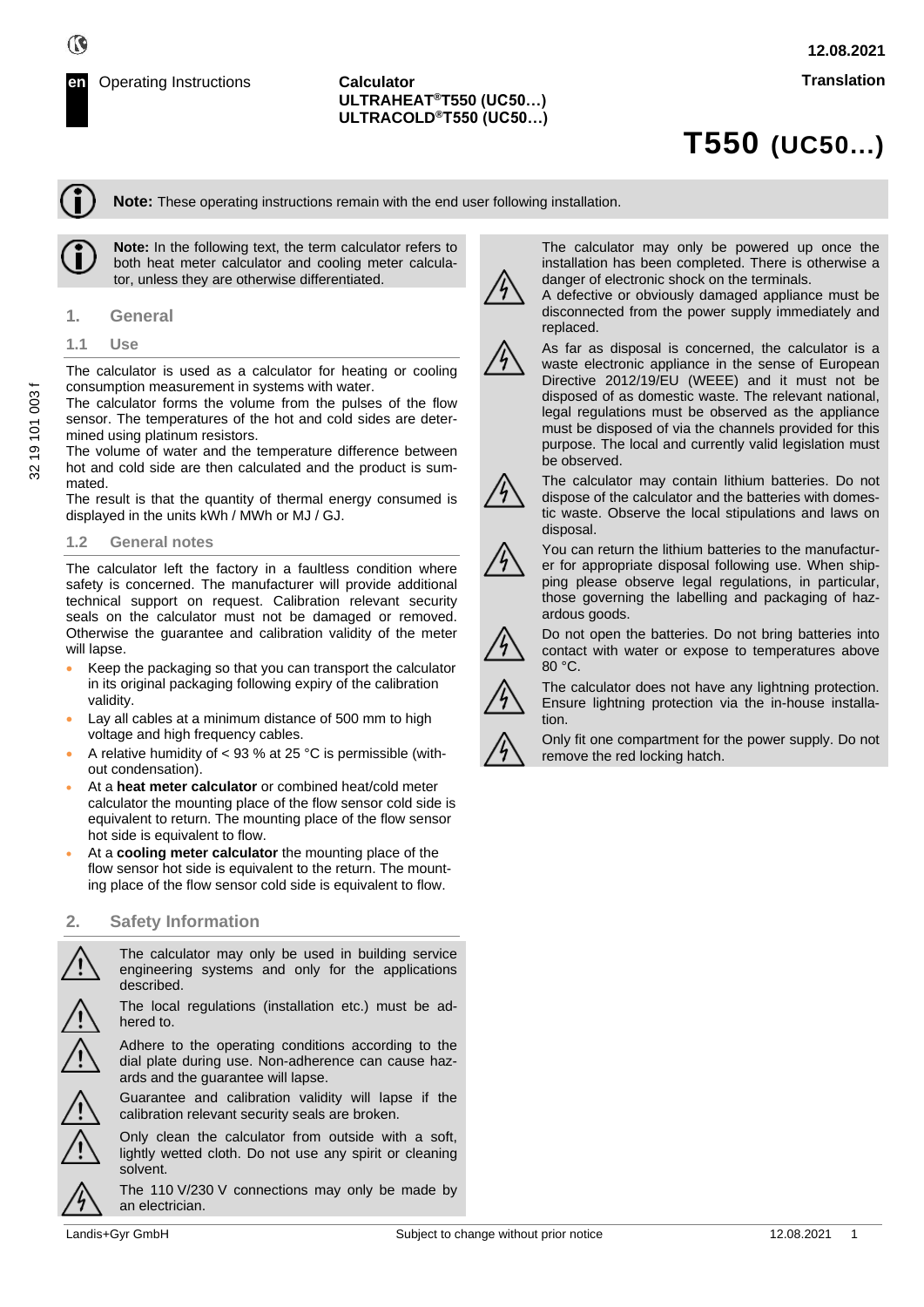**3.1 Operating elements**



# **Number Description**

- 1; 6; 7; 8 Cover lugs<br>2 Button 1 **Button 1** 3 Button 2<br>4 LCD
- 4 LCD<br>5 Secu Security seal

**Note:** Both display range and data displayed can differ from the description depending on the appliance parameterisation. Certain button functions can also be blocked.

# **3.2 Displaying current meter status**

The calculator displays the current meter value in kWh, MWh, MJ or GJ.



**Note:** In order to prevent reading errors, the decimal places of the values displayed are marked with a frame.

**Note:** Calibrated values can be recognised by an additionally displayed star symbol.

# Display values

Switch to the service loops to display the further values. Proceed as follows:

• To switch from the user loop into the service loops press button 1.

The displays of the meter are arranged in several levels (LOOPs).

To switch the LCDs between the loops press button 1.

The LCD shows the following values one after the other:

Service loop 1 Service loop 2

| ப       |    |
|---------|----|
| пo<br>٠ | c. |
|         |    |

**L. DOP** O User loop 0

After the last loop is displayed, the user loop "LOOP 0" comes up again.

# Switching in a loop

Proceed as follows to switch to the next display value within a loop:

# Press button 2.

The first display value will appear again after the final display value.

# User loop "LOOP 0"

The meter is located in user loop "LOOP 0".

• To switch to the next display value press button 2.

# The LCD displays the following values one after the other:

|                        | Head of the loop                          |
|------------------------|-------------------------------------------|
|                        | In case of error: message with error code |
| 1234567 k.W h          | Energy accumulated with tariff status     |
| 1234567 k W h          | Tariff register $1,2,3$ <sup>1</sup> )    |
| 12345<br>$f_1$         | Volume accumulated                        |
| - 7                    | Volume pulse input 1 <sup>2</sup> )       |
| $\bar{m}^*$<br>1274567 | at 2-sec. cycles with current volume      |
| ך-קדק                  | Volume pulse input 2 <sup>2</sup> )       |
| $m^2$<br>1274567       | at 2-sec. cycles with current volume      |
| 网 昭 E                  | Segment test                              |
|                        |                                           |

Service loop 1 "LOOP 1"

Service loop 1 displays the details of the current measurement. The LCD shows the following values one after the other:

| l OOP                                  | Head of the loop                                                                  |
|----------------------------------------|-----------------------------------------------------------------------------------|
| m/h<br>IZ 34                           | Current flow                                                                      |
| 90,4 k w                               | Current power                                                                     |
| TH.<br>Ľ<br>ļБ<br>9<br>T<br>ТĽ<br>56,2 | Current temperature "hot", "cold"<br>at 2-sec. cycles                             |
| 35.A<br>К<br>Δ                         | Temperature difference                                                            |
| 0065477                                | Volume pulse                                                                      |
| э<br>v E ooooooo<br>m                  | Volume at energy calculation                                                      |
| Icl<br>1234<br>h                       | Operating time                                                                    |
| Fd<br>ב בו<br>'n                       | Missing time                                                                      |
| 12345678                               | Property number, M-Bus secondary address                                          |
| I<br>16, 10, 14                        | Date                                                                              |
| 51<br>3 IOS.                           | Yearly set day (DD.MM)                                                            |
| 1234567 k W h<br>107.14<br>П           | Energy: previous year on set day<br>at 2-sec. cycles with date                    |
| 1234567 k W h                          | Tariff register 1,2,3: previous year on set day $\frac{1}{2}$                     |
| 123456<br>m<br>0 10 1, 14              | Volume: previous year on set day<br>at 2-sec. cycles with date                    |
| $PT$ I-3<br>1234567<br>m               | Volume pulse input 1 <sup>2</sup> )<br>at 2-sec. cycles with volume previous year |
| ן קזק<br>$m_\parallel$<br>1234567      | Volume pulse input 2 <sup>2</sup> )<br>at 2-sec. cycles with volume previous year |
| FW<br>A-N7                             | Firmware version                                                                  |
| ERE<br>F 177                           | <b>CRC</b> Code                                                                   |

Service loop 2 "LOOP 2"

Service loop 2 displays the installation details. The LCD shows the following values one after the other:

Head of the loop

| ו טאטוט שט∟ טוו |          |  |
|-----------------|----------|--|
| <b>ODP</b>      |          |  |
| 1000 IOOO       |          |  |
|                 | col<br>ń |  |
|                 |          |  |

Pulse value Mounting place of the flow cold side or hot side



**Note:** At a **heat meter calculator** or combined heat/cold meter calculator the mounting place of the flow sensor cold side is equivalent to return. The mounting place of the flow sensor hot side is equivalent to flow.



**Note:** At a **cooling meter calculator** the mounting place of the flow sensor hot side is equivalent to the return. The mounting place of the flow sensor cold side is equivalent to flow.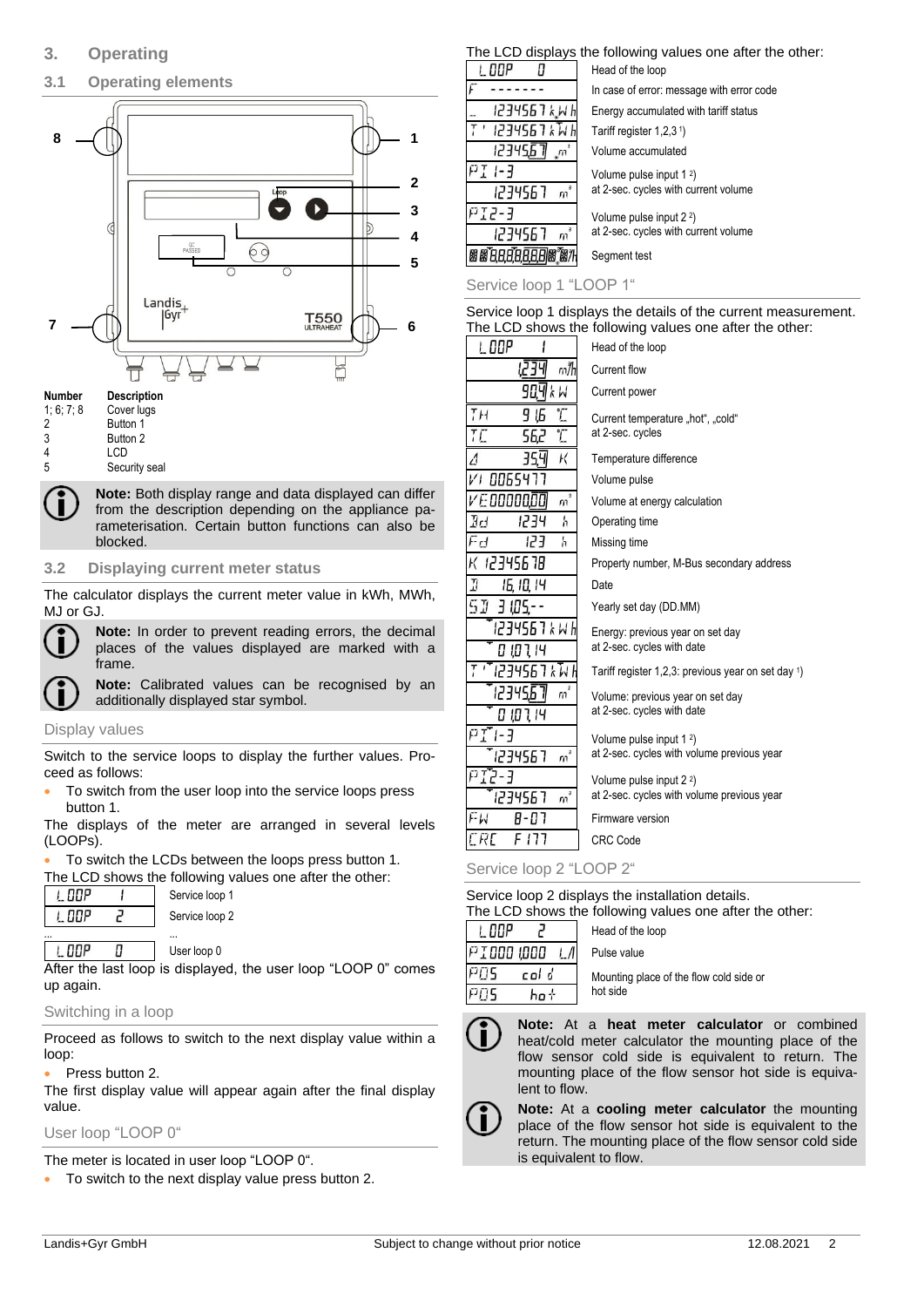### Service loop 3 displays the monthly values.

• In order to display the monthly values, press button 2. The set day of the current month is displayed.

• To select the desired month, press button 1.

**L. DOP**  $\overline{1}$ 

12345,67 m'

1234567

। अग्रह । ।

1306.11

1306.11

। अँग्रेस । । 123

3899

 $W$   $\lambda$  PBBS

345  $\Upsilon$ 

25.7

 $m^3$ 

 $\mathfrak{m}^3$ 

m

h

 $1 -$ 1234567

**דְ-קִי**ק

Mα

5ł

Mn 5ł

 $4H$ 

5ł Mſ

5ł

Fd

Head of the loop

… … … … … … …  $0.0111M$ Set day for July 2011

To request the associated values, press button 2. The LCD displays the following values one after the other: 123456,7 k W l Energy on set day 1234567 k W h Tariff 1,2,3 on set day 1)

Volume on set day

Volume pulse input 1 <sup>2</sup> ) at 2-sec. cycles with volume on set day

Volume pulse input 2 <sup>2</sup> ) at 2-sec. cycles with volume on set day

Max. flow at period, at 2-sec. cycles with date stamp

Max. power at period, at 2-sec. cycles with date stamp

Max, temperatures "warm" at period. at 2-sec. cycles with date stamp

Max. temperatures ..cold" at period. at 2-sec. cycles with date stamp

Missing time count on set day

After the last display the previously selected set day is displayed once again.

• To select the next set day, press button 1.

Stop "LOOP 3"

To go into the next loop early, proceed as follows:

- Select a monthly value with button 2.
- Press button 1.

L. OOP 72

#### Service loop 4 "LOOP 4"

Service loop 4 displays appliance parameters. The LCD displays the following values one after the other:

| 1. DDP                                 | Head of the loop                                                                 |
|----------------------------------------|----------------------------------------------------------------------------------|
| Ŧē<br>m/h<br>U.OO CI<br>m/h<br>U.OO CI | Current tariff $1,2,3$ <sup>1</sup> )<br>in 2-sec. cycles with threshold value 1 |
| МJ<br>Modul                            | Module 1: M-Bus module                                                           |
| ĦΡ<br>ר בו                             | M-Bus primary address 1                                                          |
| A 12345678                             | M-Bus secondary address 8-digit                                                  |
| Madul 2- L.C.E                         | Module 2: pulse module;                                                          |
| Madul 2-2 CV                           | Channel $1 =$ energy, Channel $2 =$ volume;<br>in 2-sec. cycles                  |
| PO I<br>125.00Wh/l                     | Value for energy pulses *)                                                       |
| PO2 00250                              | Value for volume pulses *)                                                       |
| PΩ∃<br>2m 5                            | Pulse duration in ms *)                                                          |
|                                        | Parameter pulse input 1 <sup>2</sup> )                                           |
| 01234567                               | in 2-sec. cycles with calculator number                                          |
| 2-ו 1 <del>-</del>                     | Parameter pulse input 2 <sup>2</sup> )                                           |
| 2,50000<br>m/l                         | in 2-sec. cycles with pulse value                                                |
|                                        | <sup>1</sup> ) Visible if tariff is activated                                    |
|                                        | <sup>2</sup> ) Visible if a module with pulse input is installed                 |

\*) for "fast pulses"

# **3.3 Previous year's values**

The meter saves the following values on the yearly set day

- Energy (meter value)
- Volume (meter value)
- Tariff register (meter value)
- Missing time (meter value)

and the maxima with date stamp for

- Flow
- Power
- Temperature difference
- Temperature hot side
- Temperature cold side

#### **3.4 Monthly values**

The calculator saves the following values for 60 months on the monthly set day

- Energy (meter value)
- Volume (meter value)
- Tariff register (meter value)
- Missing time (meter value)

and the maxima with date stamp for

- Flow
- Power
- Temperature difference
- Temperature hot side
- Temperature cold side

The monthly values can be read via the optical interface.



**Note:** Central European Time (CET) applies as the standard time. During summer time the storage takes place at the corresponding times.

# **4. Error Message**

The calculator continuously runs a self-diagnosis and can thus recognise and display various installation or meter error messages.

The error message **F4** means the battery must be replaced. When any of the error messages **F1**, **F2** or **F5**, **F6**, **F8** are displayed, the temperature sensors are defective. The messages **F3**, **F7**, **F9** mean a defect in the electronic.

Contact the service department in all these cases.

# **5. Functional Details**

If the respective operation thresholds are exceeded and the temperature difference is positive, the quantity of thermal energy is summed. If the operation threshold has dropped a *"u"* is displayed in front. The current temperatures are displayed to an accuracy of 0.1 °C.

For maximum formation the power and flow over the measurement period (of e.g. 60 min.) are averaged.

The maximum values are marked with "*Ma*" in front. The maximum values of the temperatures are marked with "*MH*" or "*MC*".

On yearly / month set day, the meter values are logged in the previous year's / month's archive.

All segments of the display are switched on for control purposes during the segment test.

The operating time is counted from the first connection of the power supply. Missing hours are summated if there is an error.

The type of modules installed is displayed. If an M-Bus module is installed, the primary and secondary address is displayed in the subsequent lines. The 8-digit property number (also the secondary address for M-Bus operation) can be set in the parameterisation mode.

The number for the firmware version and calculator number is issued by the manufacturer.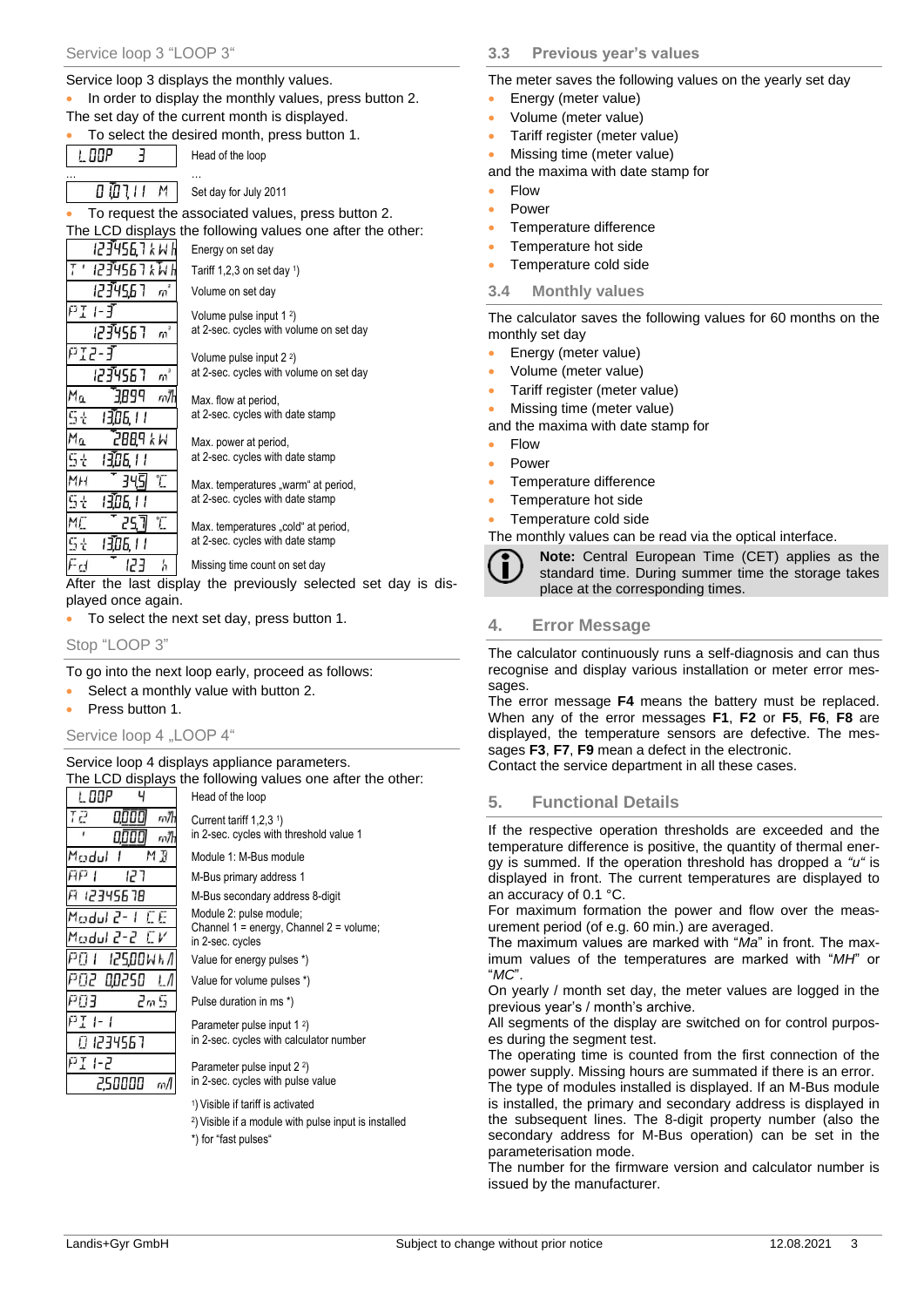| served!                                                       | Note: The information on the calculator must be ob- |  |  |  |  |
|---------------------------------------------------------------|-----------------------------------------------------|--|--|--|--|
| General                                                       |                                                     |  |  |  |  |
| Environment class                                             | A (EN 1434) for indoor installation                 |  |  |  |  |
| Mechanical class<br>Electromagnetic class                     | M1*)<br>$E1*)$                                      |  |  |  |  |
| *) according to 2014/32/EU Directive on Measuring Instruments |                                                     |  |  |  |  |
| Ambient humidity                                              | <93 % rel. humidity at 25 °C, without condensation  |  |  |  |  |
| Max. height                                                   | 2000 m above sea level                              |  |  |  |  |
| Storage temperature                                           | $-2060 °C$                                          |  |  |  |  |
| <b>Electronic unit</b>                                        |                                                     |  |  |  |  |
| Ambient temperature                                           | 555 °C                                              |  |  |  |  |
| Housing protection rating                                     | IP 54 according to EN 60529                         |  |  |  |  |
| Safety class<br>Line 110 / 230 V AC                           | II according to EN 61558                            |  |  |  |  |
| Line 24 V ACDC                                                | III according to EN 61558                           |  |  |  |  |
| Operation threshold f. AT                                     | 0.2K                                                |  |  |  |  |
| Temperature difference $\Delta T$                             | 3 K  120 K                                          |  |  |  |  |
| Temperature measurement                                       | 0180 °C                                             |  |  |  |  |
| range                                                         |                                                     |  |  |  |  |
| LCD                                                           | 7 digit                                             |  |  |  |  |
| Optical interface<br>Communication                            | Standard, EN 62056-21<br>Optional, e.g. M-Bus       |  |  |  |  |
| Separability                                                  | Always, optional cable length                       |  |  |  |  |
| Temperature sensor                                            |                                                     |  |  |  |  |
| Type                                                          | Pt 500 or Pt 100 according to EN 60751              |  |  |  |  |
| Pulse                                                         |                                                     |  |  |  |  |
| Pulse input                                                   | IB / IC according to EN1434                         |  |  |  |  |
| Pulse length                                                  | min. 10 ms                                          |  |  |  |  |
| Pulse frequency                                               | max. 50 Hz                                          |  |  |  |  |
| Pulse wire length                                             | max. 20 m (recommended)                             |  |  |  |  |
| Power supply                                                  |                                                     |  |  |  |  |
| Type of power supply                                          | Battery for 6, 11 or 16 years                       |  |  |  |  |
|                                                               | 110 V / 230 V AC; 24 V ACDC<br>2 x AA cell lithium  |  |  |  |  |
| Battery type                                                  | 1 x C cell lithium                                  |  |  |  |  |
|                                                               | 1 x D cell lithium, depending on the configuration  |  |  |  |  |
| Lithium content                                               | AA cell: 0.65 g per battery                         |  |  |  |  |
|                                                               | C cell: 2.5 g per battery                           |  |  |  |  |
|                                                               | D cell: 5 g per battery                             |  |  |  |  |
| Number of batteries                                           | $1 - 2$ , depending on the configuration            |  |  |  |  |